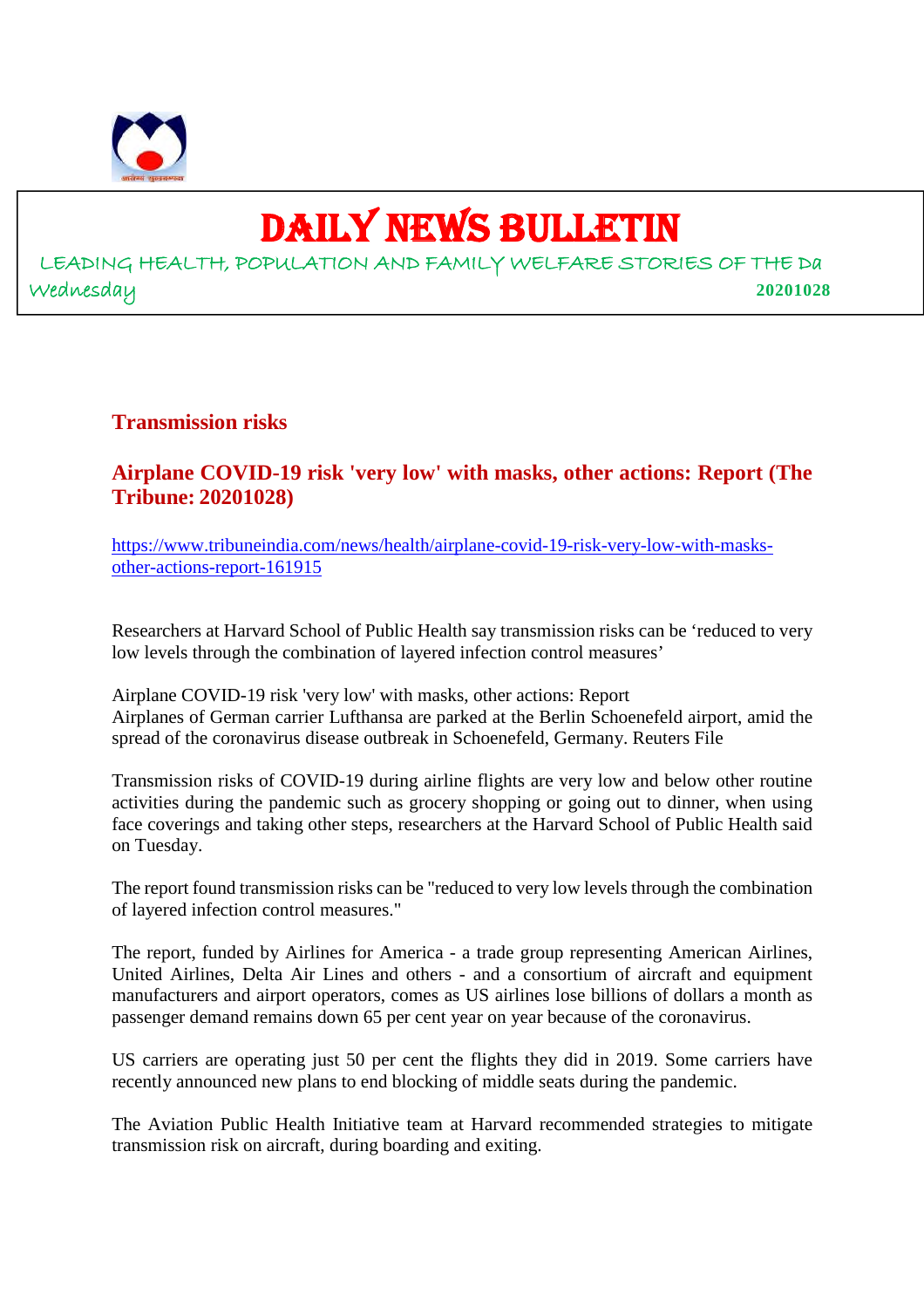The report found after airlines mandated masks, boosted cleaning procedures and revised boarding procedures, "and with millions of passenger hours flown, there has been little evidence to date of onboard disease transmission".

The report noted commercial passenger aircraft are equipped with ventilation systems that refresh cabin air on average every 2-3 minutes and removing more than 99 per cent of particles of the size that cause SARS-CoV-2.

Researchers also found face masks significantly reduce risks of disease transmission during the COVID-19 crisis. Airlines have mandated masks, added new cleaning and implemented protocols to manage boarding and deplaning.

The US Centers for Disease Control and Prevention this month issued a "strong recommendation" that all passengers and employees on airplanes and in airports should wear masks to prevent the spread of COVID-19.

The Harvard report said risks remain that contagious pre- or asymptomatic people could be unaware and opt to fly.

The study echoes a US Defense Department study released earlier this month that found the risk of exposure to the coronavirus on flights is very low.

When a seated passenger is wearing a mask, an average 0.003% of air particles within the breathing zone around a person's head are infectious, even when every seat is occupied, it found. Reuters

#### **COVID's cognitive costs**

#### **COVID's cognitive costs? Some patients' brains may age 10 years (The Tribune: 20201028)**

https://www.tribuneindia.com/news/health/covids-cognitive-costs-some-patients-brains-mayage-10-years-161876

Research points to chronic cognitive consequences of novel coronavirus; 84,000 people did mental tests, findings not-peer reviewed

COVID's cognitive costs? Some patients' brains may age 10 years Dr Vahram Haroutunian holds a human brain in a brain bank in the Bronx borough of New York City, New York. Reuters File

People recovering from COVID-19 may suffer significant brain function impacts, with the worst cases of the infection linked to mental decline equivalent to the brain ageing by 10 years, researchers warned on Tuesday.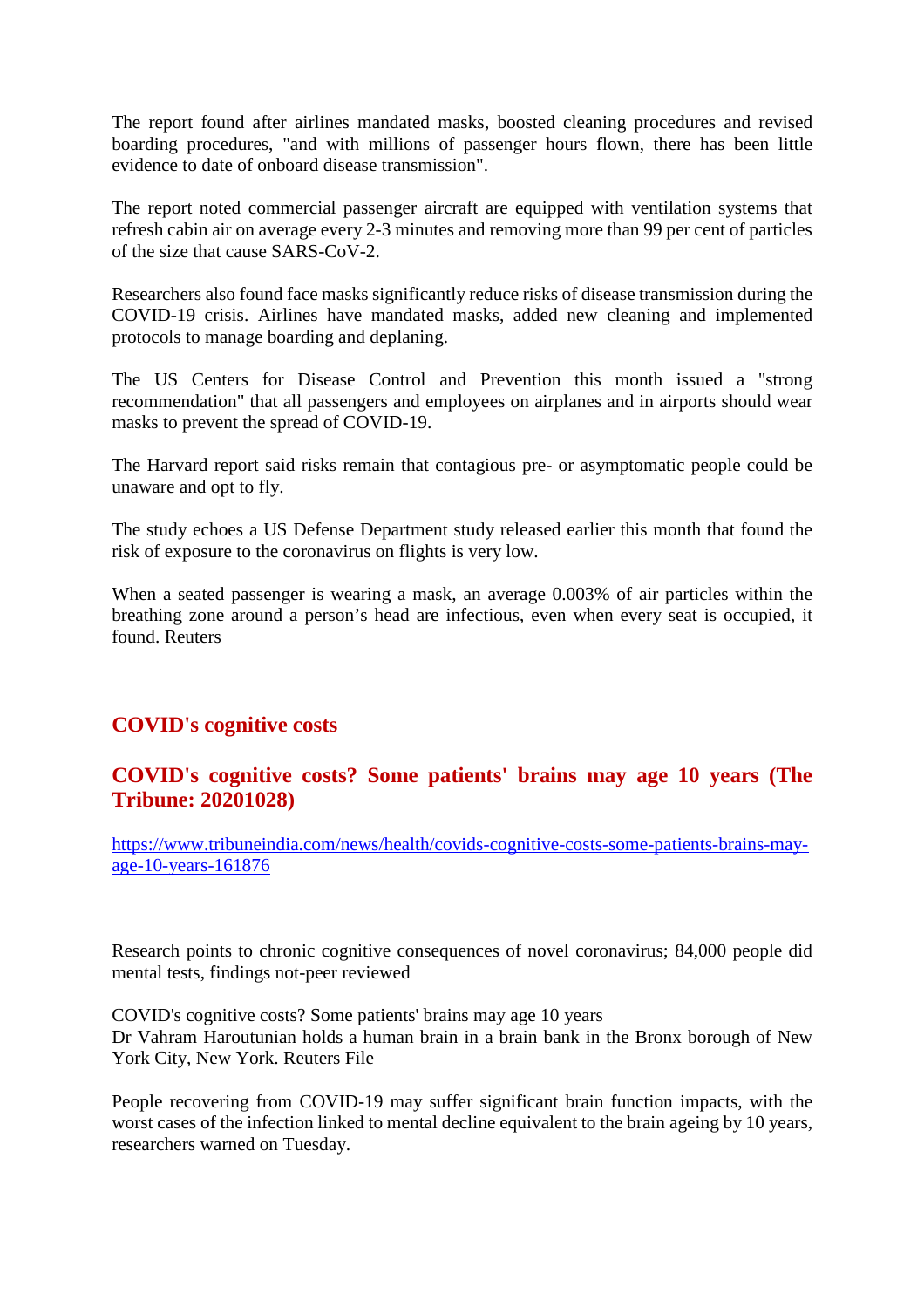A non-peer-reviewed study of more than 84,000 people, led by Adam Hampshire, a doctor at Imperial College London, found that in some severe cases, coronavirus infection is linked to substantial cognitive deficits for months.

"Our analyses ... align with the view that there are chronic cognitive consequences of having COVID-19," the researchers wrote in a report of their findings. "People who had recovered, including those no longer reporting symptoms, exhibited significant cognitive deficits."

Cognitive tests measure how well the brain performs tasks – such as remembering words or joining dots on a puzzle. Such tests are widely used to assess brain performance in diseases like Alzheimer's, and can also help doctors assess temporary brain impairments.

Hampshire's team analysed results from 84,285 people who completed a study called the Great British Intelligence Test.

The findings, which have yet to be reviewed by other experts, were published online on the MedRxiv website.

The cognitive deficits were "of substantial effect size", particularly among people who had been hospitalised with COVID-19, the researchers said, with the worst cases showing impacts "equivalent to the average 10-year decline in global performance between the ages of 20 to 70".

Scientists not directly involved with the study, however, said its results should be viewed with some caution.

"The cognitive function of the participants was not known pre-COVID, and the results also do not reflect long-term recovery – so any effects on cognition may be short term," said Joanna Wardlaw, a professor of applied neuroimaging at Edinburgh University.

Derek Hill, a professor of medical imaging science at University College London, also noted that the study's findings could not be entirely reliable, since they did not compare before and after scores, and involved a large number of people who self-reported having had COVID-19, who had no positive test.

"Overall (this is) an intriguing but inconclusive piece of research into the effect of COVID on the brain," said Hill.

"As researchers seek to better understand the long term impact of COVID, it will be important to further investigate the extent to which cognition is impacted in the weeks and months after the infection, and whether permanent damage to brain function results in some people." Reuters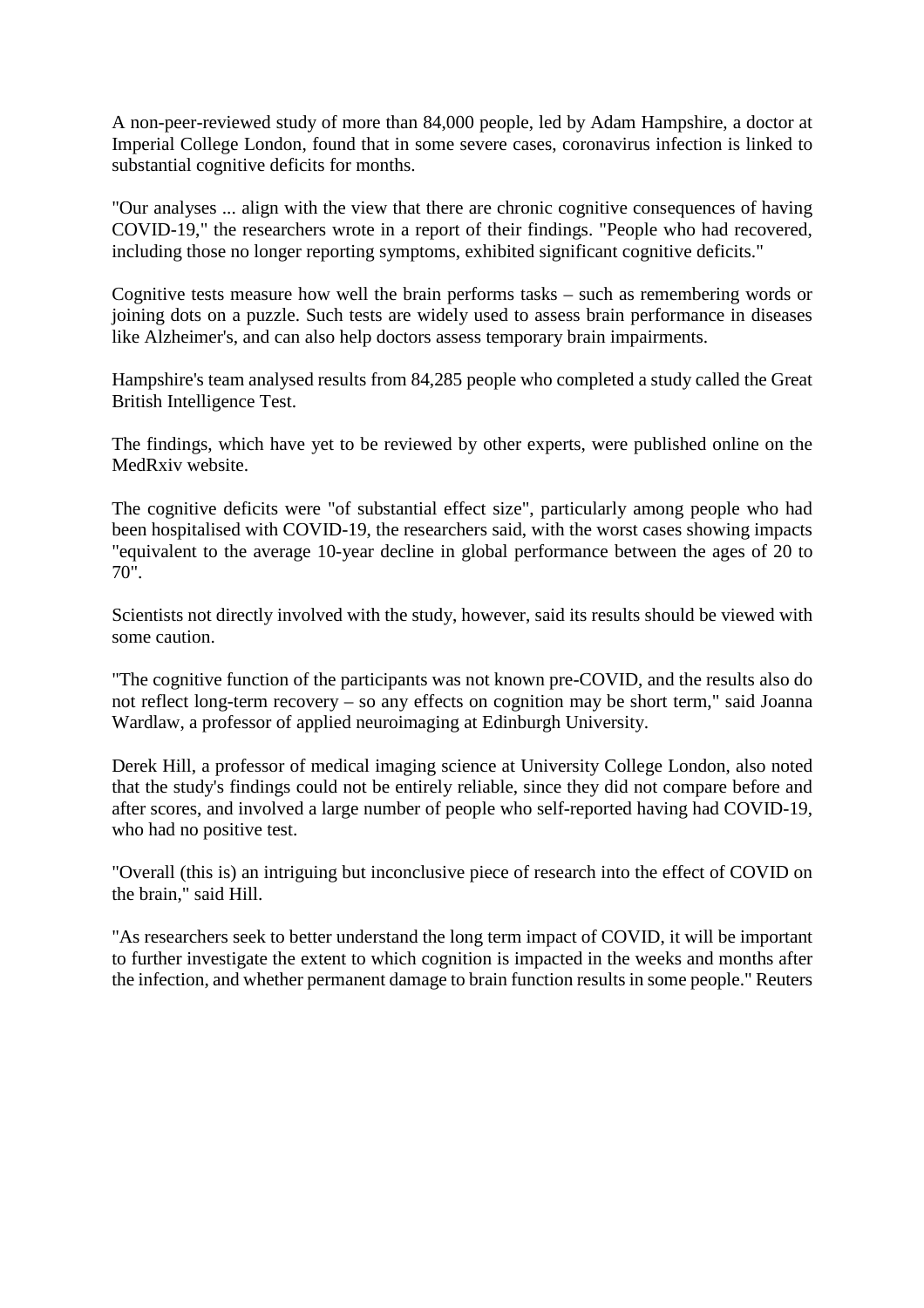#### **High-fat keto diets**

#### **High-fat keto diets can prevent, reverse heart failure: Study (The Tribune: 20201028)**

https://www.tribuneindia.com/news/health/high-fat-keto-diets-can-prevent-reverse-heartfailure-study-161837

High-fat keto diets can prevent, reverse heart failure: Study

Heart problems? A special diet might help as researchers have found that the popular and controversial ketogenic diet could completely prevent, or even reverse heart failure caused by a metabolic process.

For the findings, published in the journal Nature Metabolism, the research team looked at a metabolic process that seems to be turned down in failing human hearts.

"In an animal model, drastic heart failure in mice was bypassed by switching to high fat or "ketogenic" diets, which could completely prevent, or even reverse the heart failure," said study author Kyle S McCommis from the Saint Louis University in the US.

"Thus, these studies suggest that consumption of higher fat and lower carbohydrate diets may be a nutritional therapeutic intervention to treat heart failure," McCommis added.

According to the researchers, the heart's myocardium requires vast amounts of chemical energy stored in nutrients to fuel cardiac contraction.

To maintain this high metabolic capacity, the heart is flexible and can adapt to altered metabolic fuel supplies during diverse developmental, nutritional, or physiologic conditions.

Impaired flexibility, however, is associated with cardiac dysfunction in conditions including diabetes and heart failure.

The mitochondrial pyruvate carrier (MPC) complex, composed of MPC1 and MPC2, is required for pyruvate import into the mitochondria.

This study demonstrated that MPC expression is decreased in failing human and mouse hearts, and that genetic deletion of the MPC in mice leads to cardiac remodelling and dysfunction.

"Interestingly, this heart failure can be prevented or even reversed by providing a high-fat, low carbohydrate ketogenic diet," McCommis said.

"A 24-hour fast in mice, which is also ketogenic also provided significant improvement in heart remodelling," McCommis added.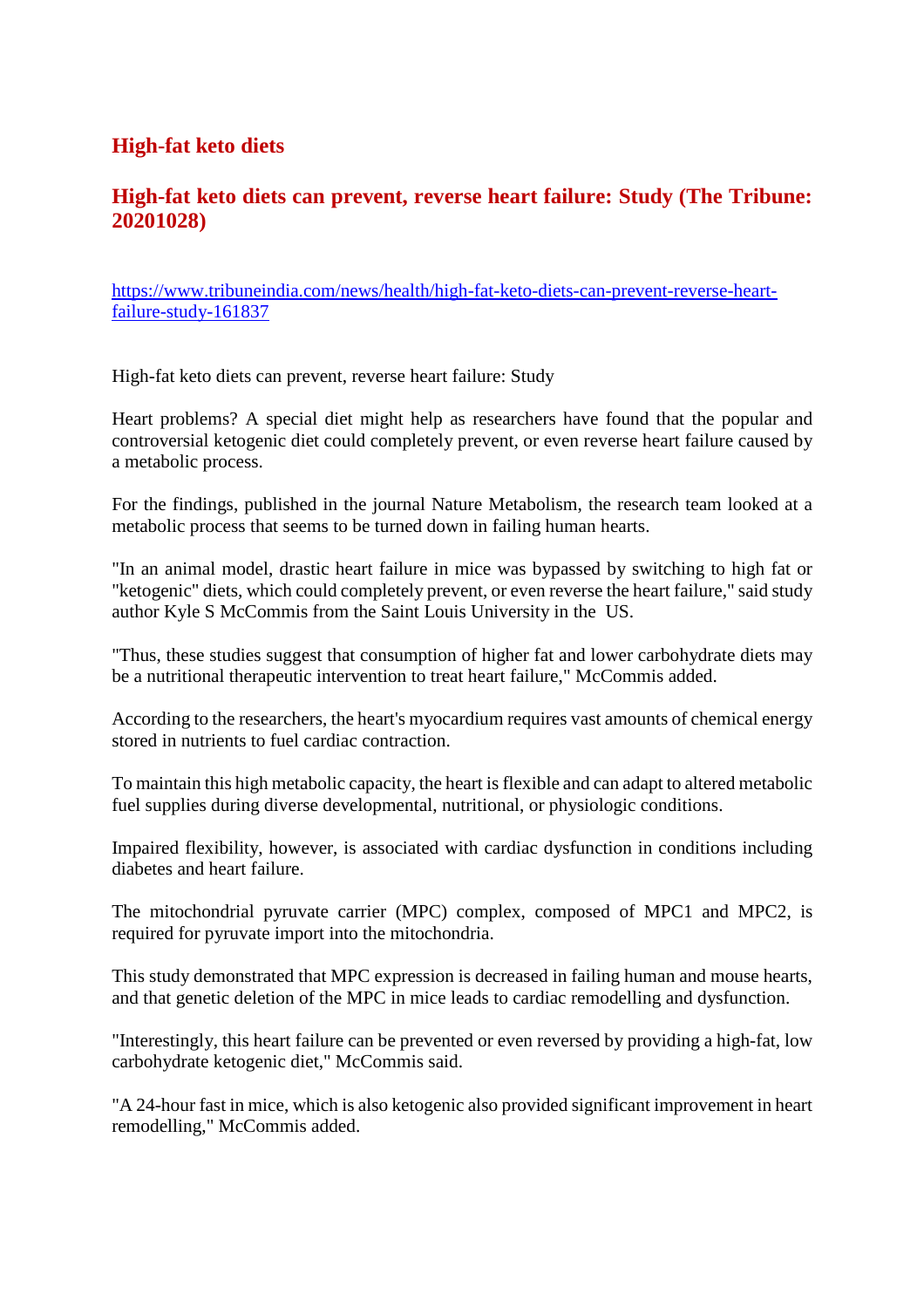The findings showed that diets with higher fat content, but enough carbohydrates to limit ketosis also significantly improved heart failure in mice lacking cardiac MPC expression.

"Our study highlights the potential of dietary interventions to enhance cardiac fat metabolism to prevent or reverse cardiac dysfunction and remodelling in the setting of MPC-deficiency," the authors wrote.



#### **Oral cancer**

#### **Startup develops hand-held oral cancer screening tool (The Tribune: 20201028)**

https://www.tribuneindia.com/news/health/startup-develops-hand-held-oral-cancer-screeningtool-161831

Device to used for screening, detection and biopsy guidance of oral cancer

Startup develops hand-held oral cancer screening tool OralScan, an indigenously developed hand-held imaging device for screening, detection and biopsy guidance of oral cancer, has been developed by a startup here.

OralScan, an indigenously developed hand-held imaging device for screening, detection and biopsy guidance of oral cancer, has been developed by a startup here.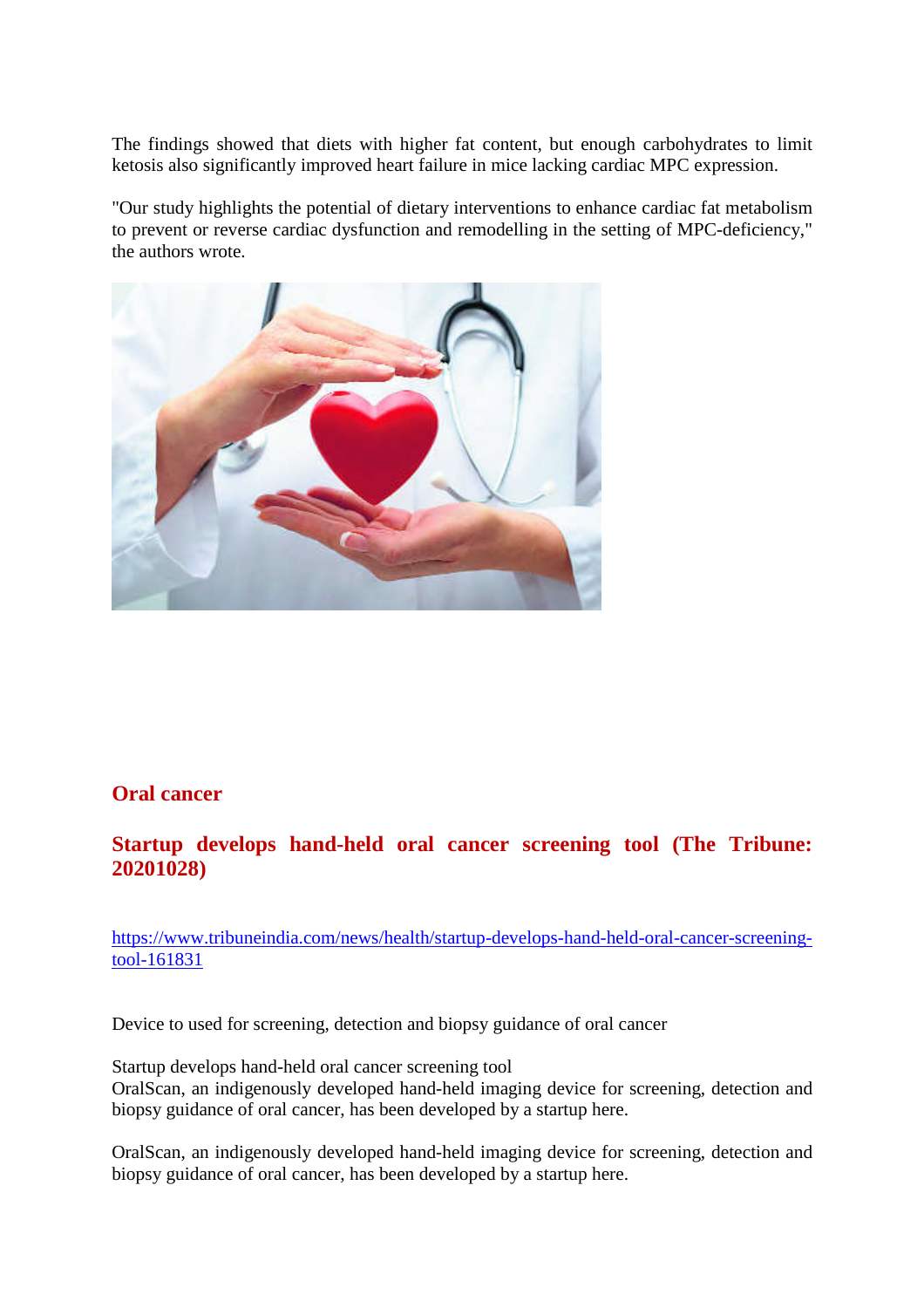The startup, M/s Sascan Meditech Pvt Ltd, which was incubated at TiMED, the Technology Business Incubator of the city-based Sree Chitra Tirunal Institute for Medical Sciences & Technology, is launching the device, a press release said.

Oral Scan, a Make-in-India initiative with seed funding from the National Initiative for Developing and Harnessing Innovations (NIDHI) scheme of the Department of Science & Technology (DST), Government of India, was designed and developed entirely in India and supported by Biotechnology ignition grant of Biotechnology Industry Research Assistance Council (BIRAC), INVENT (DST) and Kerala Startup Mission.

The company recently received investment from Unicorn India Ventures.

State Health Minister K K Shailaja, will launch OralScan at a function here on Wednesday.

An online event kickstarting the product sales and distribution network will also be held in the presence of dignitaries, oncologists and channel partners identified across the country.

Dr Asha Kishore, Director, SCTIMST will perform the first sale to Ketan Parmar, Innovative India, Surat.

According to Dr Subhash Narayanan, CEO of Sascan, oral cancer is a growing concern in India with more than 80,000 fresh cases reported each year.

The disease has a high mortality rate due to the delay in detection.

Current practice relies on oral examinations using torchlight to detect early-stage cancers of the oral cavity.

Various studies have demonstrated that this screening technique is not very reliable and often oral potentially malignant lesions (OPMLs) go undetected in the early stages, the release said. Even experienced clinicians find it difficult to locate the optimal site for a biopsy based on conventional oral examination.

This leads to multiple biopsies, increased expenditure and false-negative reports which can delay diagnosis and outcome.

Proprietary software in the device assists the surgeon in taking a biopsy from the most appropriate site which is likely to confirm the diagnosis of malignancy.

This will avoid multiple biopsies and false-negative reports.

The device will be marketed for Rs 5.9 lakh.

This will be a one-time investment for hospitals and laboratories without any additional costs of consumables.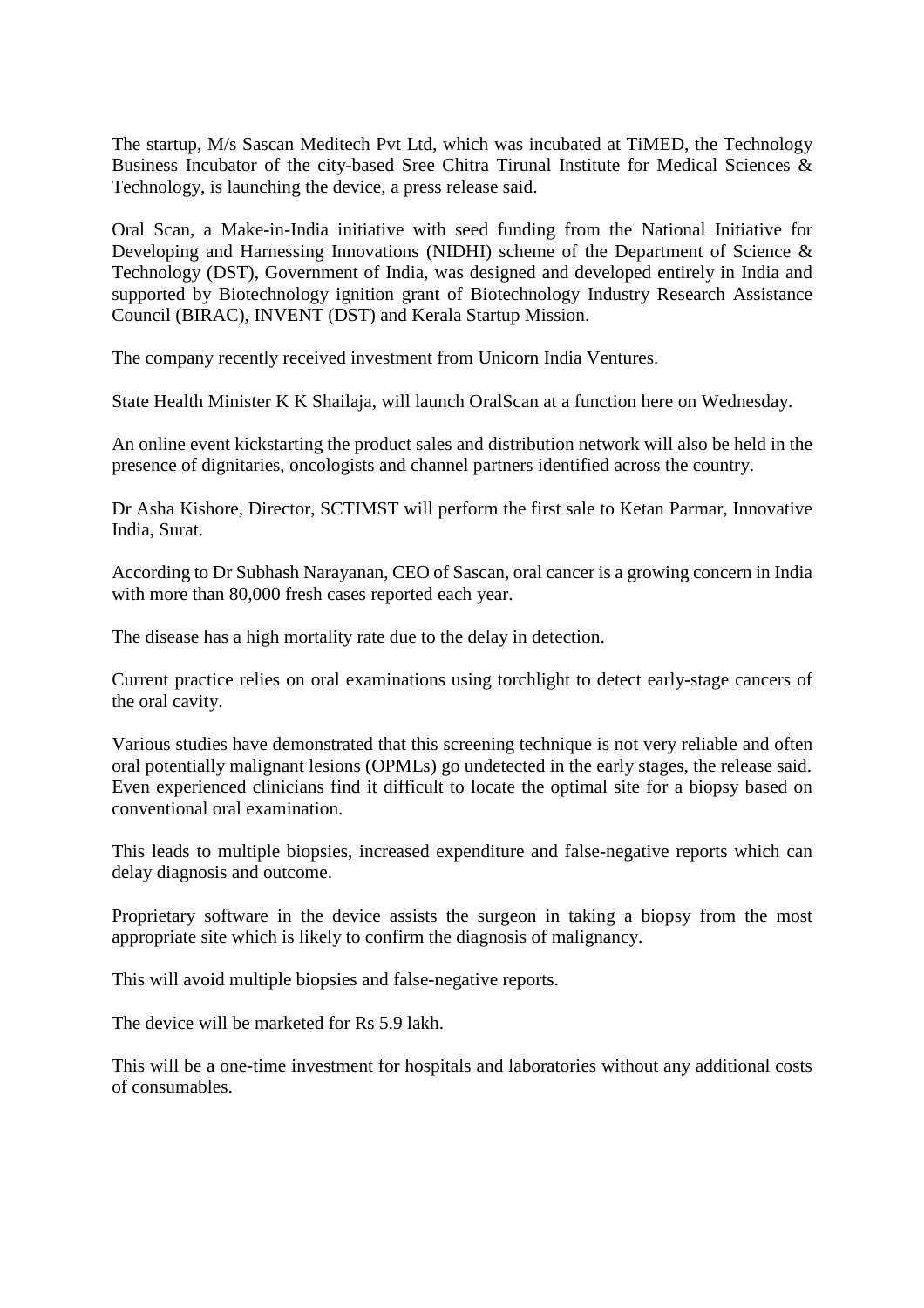#### **Covid-19: What you need to know today (Hindustan Times: 20201028)**

#### https://epaper.hindustantimes.com/Home/ArticleView

On June 21 (Dispatch 87), I wrote: "So, bored, tired, lonely perhaps, and physically, mentally, and emotionally weary, we let things slip. And the virus wins."

There's a term for this, pandemic fatigue, and as the second wave roils Europe, and the third the US, everyone is talking about it.

"Pandemic fatigue is real — and it's spreading." That's in Tuesday's Wall Street Journal. "Sick of Covid-19? Here's why you might have pandemic fatigue." That's in the conversation.com from October 23. "As the Coronavirus surges, a new culprit emerges: Pandemic fatigue." That's from October 17's New York Times.

And on Monday, World Health Organization (WHO) director general Tedros Adhanom Ghebreyesus spoke of pandemic fatigue. "Working from home, children being schooled remotely, not being able to celebrate milestones with friends and family or not being there to mourn loved ones — it's tough and the fatigue is real," he said.

The problem has become serious enough for WHO to, earlier in October, release a document titled "Pandemic fatigue: Reinvigorating the public to prevent Covid-19". In the document, WHO actually defined pandemic fatigue.

"Pandemic fatigue is... demotivation to follow recommended protective behaviours, emerging gradually over time and affected by a number of emotions, experiences and perceptions," the document said.

It "is expressed through an increasing number of people not sufficiently following recommendations and restrictions, decreasing their effort to keep themselves informed about the pandemic, and having lower risk perceptions related to Covid-19," the document added.

It would be alright if Covid fatigue involved merely how people feel; unfortunately, this also extends to how people behave, and it is behaviour that puts them and others at risk. Still worse, because their behaviour is directly correlated with a rise in infections, governments may be forced to react by imposing restrictions on movement and activities, even a partial lockdown (most countries are very averse to going down the total or hard lockdown path again). And when this happens, a population that is already in the grip of pandemic fatigue is unlikely to listen. That's happening in Europe and the US, and it is happening in India too.

So, what should governments and administrators do? As WHO's DG put it on Monday: "We cannot give up… Leaders must balance the disruption to lives and livelihoods with the need to protect health workers and health systems as intensive care fills up."

Enforcement may not work in all cases and may end up being counterproductive.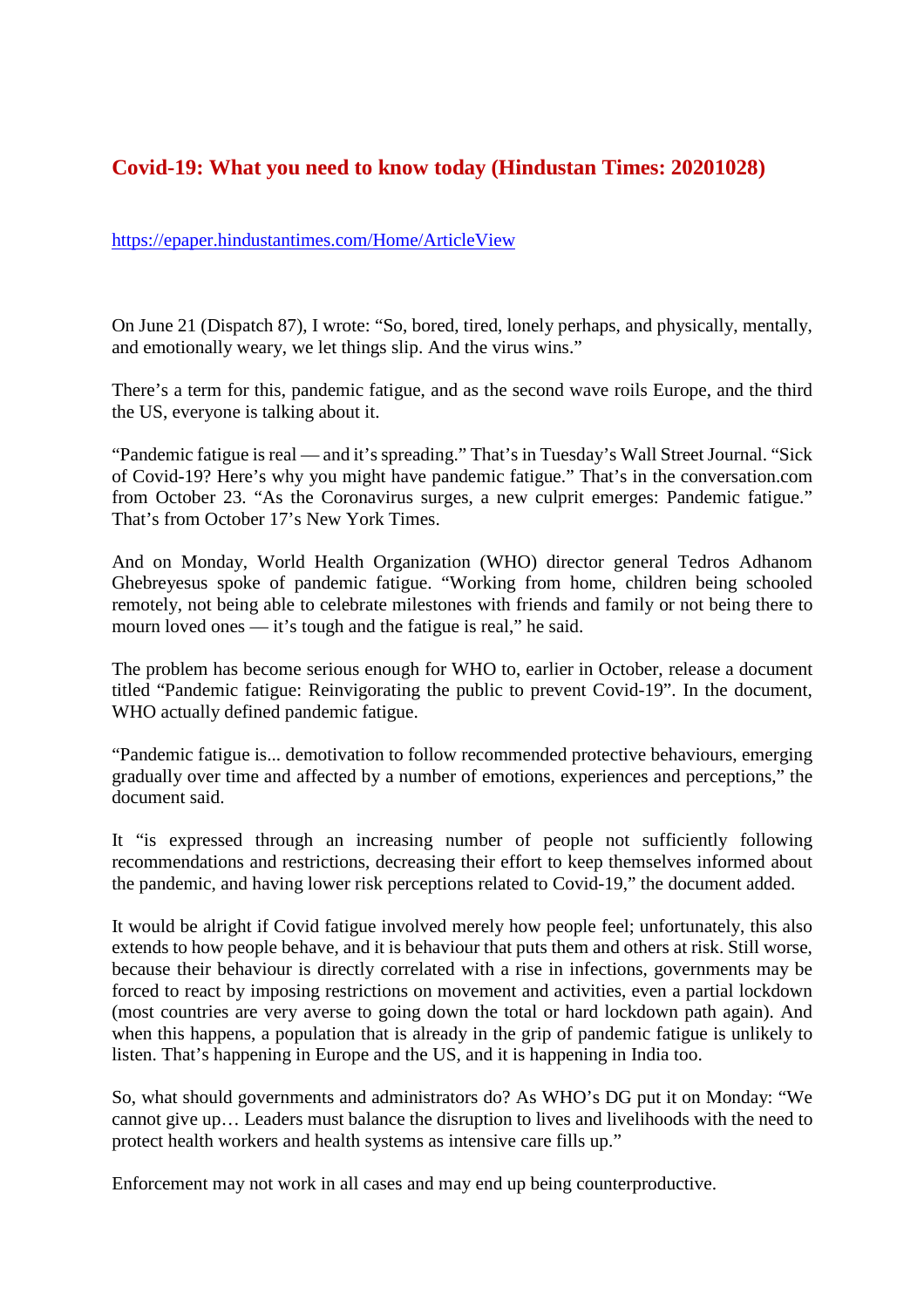The problem will be familiar to behavioral economists, though. In 2012, Niranjan Rajadhyaksha, then Mint's executive editor, wrote an article titled "How behavioural science can reduce deaths on railway tracks".

In the article, Rajadhyaksha detailed how Final Mile Consulting, a firm headed by Biju Dominic that used behavioural economics, cognitive neurology and anthropology to shape people's behaviour, did this in one part of Mumbai – "The Final Mile team hung around the most lethal crossings for several weeks, melting into the crowd," says Dominic, "like method actors living the character."

"They quickly noticed that the people crossing the tracks were overconfident, one of the biases that behavioural scientists say are hard-wired into our brains, the same bias that ensures that equity analysts overestimate corporate earnings or cigarette smokers refuse to believe they can be struck down by cancer" Rajadhyaksha wrote.

It's the same overconfidence that makes people believe that they are unlikely to contract Covid-19, or assume that they are safe because most people who do get infected are either asymptomatic or experience only mild symptoms.

I won't tell you how Final Mile solved the rail crossing problem. You can read about it yourself by scanning the QR code with this column.

The WHO document actually has some interesting pointers for administrators on how to "allow people to live their lives, but reduce the risk" — for it is the disruption to their lives that is perhaps the biggest contributor to pandemic fatigue. This involves: differentiating "between lower-risk and higher-risk activities"; guidelines on carrying "on with life while reducing the risk of transmission"; proactively planning for "end-of-the-year celebrations"; avoid cancelling all cultural events and find "creative solutions" to host them; and "avoid judgment and blame." It's always toughest to protect people from themselves.

#### **Postpartum depression**

#### **Postpartum depression may persist 3 years after giving birth (Hindustan Times: 20201028)**

https://www.newkerala.com/news/2020/188865.htm

New York, Oct 27 : Researchers have found that approximately one in four women experienced high levels of depressive symptoms at some point in the three years after giving birth.

The rest of the women experienced low levels of depression throughout the three-year span, the study, published in the journal Pediatrics, reported.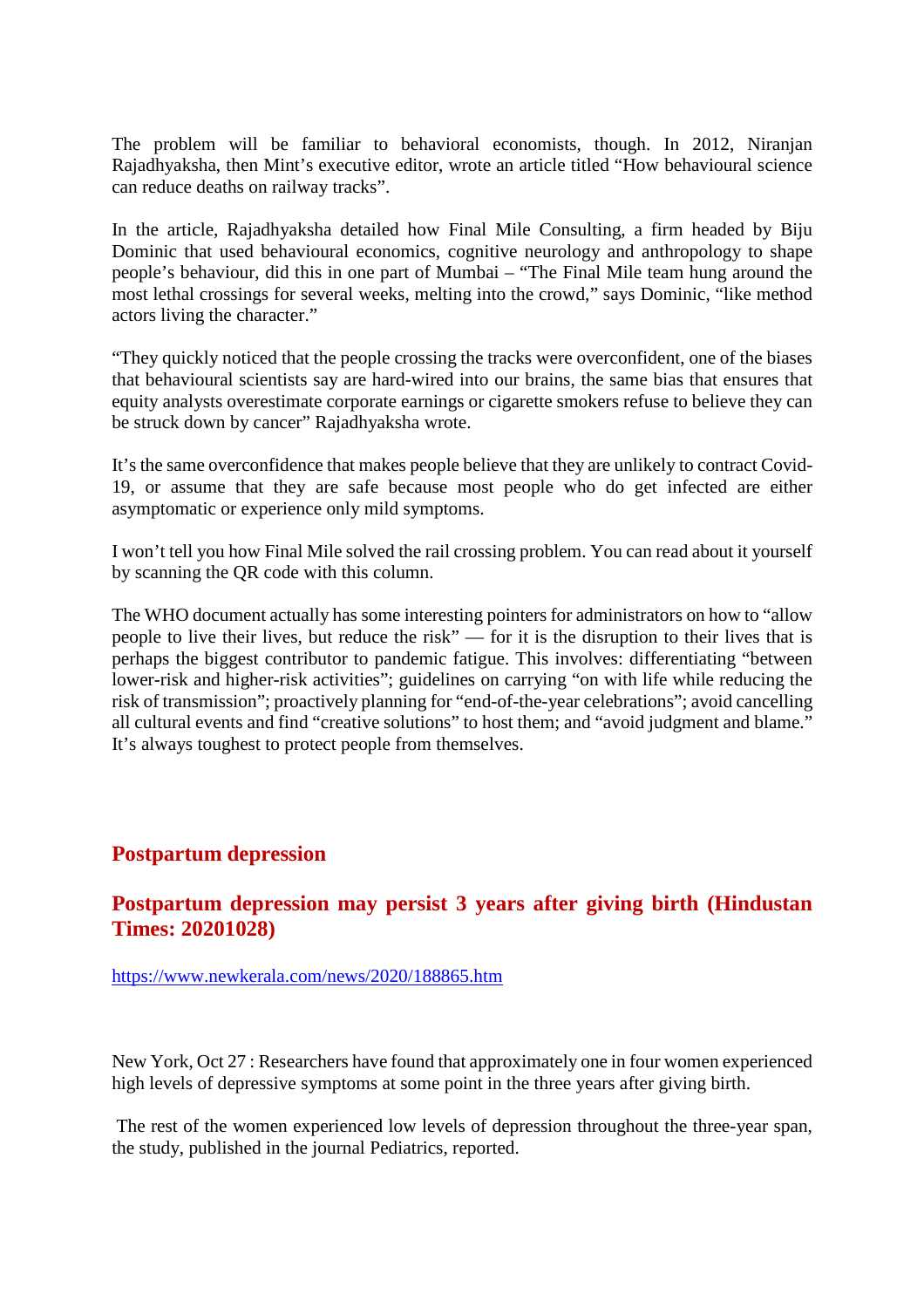"The American Academy of Pediatrics recommends that pediatricians screen mothers for postpartum depression at well-child visits at one, two, four and six months after childbirth," said the study authors from the National Institute of Child Health and Human Development (NICHD) in the US.

For the study, the researchers analysed data from the Upstate KIDS study, which included babies born between 2008 and 2010 from 57 counties in New York state.

The study followed 5,000 women for three years after their children were born.

Researchers assessed women's symptoms through a brief, five-item depression screening questionnaire, but the study did not clinically diagnose depression in the women.

Women with underlying conditions, such as mood disorders and/or gestational diabetes, were more likely to have higher levels of depressive symptoms that persisted throughout the study period.

Researchers identified four trajectories of postpartum depressive symptoms and the factors that may increase a woman's risk for elevated symptoms.

The findings suggest that extending screening for postpartum depressive symptoms for at least two years after childbirth may be beneficial, the authors write.

"Our study indicates that six months may not be long enough to gauge depressive symptoms," said study author Diane Putnick from NICHD.

"These long-term data are key to improving our understanding of mom's mental health, which we know is critical to her child's well-being and development," Putnick added.

Future studies should include a more diverse, broad population to provide more inclusive data on postpartum depression, the study noted.

#### **COVID-19 cases:**

#### **Increasing pollution levels may lead to increased COVID-19 cases: Expertsb (New Kerala: 20201028)**

https://www.newkerala.com/news/2020/188850.htm

The increasing pollution levels in Delhi and adjoining areas may contribute to the increase in COVID-19 cases and deaths due to the virus, experts said on Tuesday.

Speaking at the Union Health Ministry's press conference, Dr. VK Paul, Member (Health), NITI Aayog, and Dr Balram Bhargava, Director General (DG ) of the Indian Council of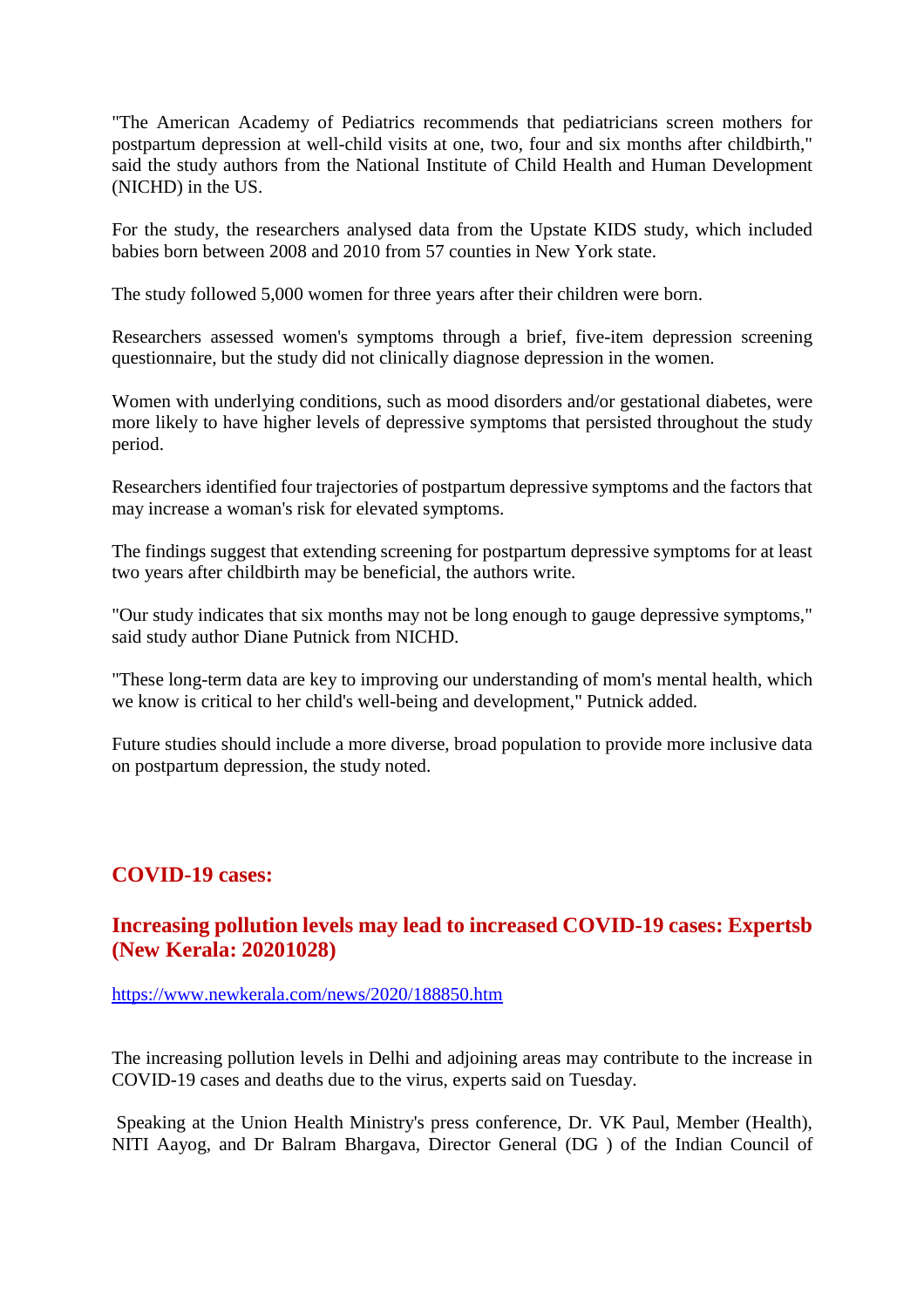Medical Research (ICMR) agreed that increasing pollution around the national capital and adjoining areas may lead to increase in Coronavirus cases.

"We have heard that the effect of the disease may increase with the increased pollution, but we are yet to understand it fully," said Dr Paul.

Answering a question, Dr Bhargava also agreed with Dr Paul and said pollution might be a contributing factor to mortality in COVID-19 infection.

"There have been studies from Europe and the US, where they have looked at polluted areas and have compared mortality during lockdown and correlation with pollution, and found clearly that pollution is contributing to mortality in COVID, that's well established by studies," ICMR chief said.

Air quality deteriorates in the national capital with the rise of pollutants in the atmosphere and overall Delhi's Air Quality Index (AQI) is in the "very poor" category, said the Delhi Pollution Control Committee data on Tuesday.

Dr Arvind Kumar, Chairman of Centre for Chest Surgery Sir Ganga Ram Hospital, in an earlier interaction with ANI said that people having pre-existing lung ailments are more vulnerable to catch COVID-19 infection, and therefore, they should be extra careful.

Dr Vikash Maurya, Head of Respiratory medicine department at Fortis Hospital also said that with the COVID-19 crisis, pollution is going to be a big challege this year.

"This is just the start of air pollution. Air quality has already become poor and will worse in the coming days. Its side-effect would be seen after the Diwali celebration and extreme winters. The bottom line is- we have to be cautious now as this time we have covid19 crisis too and this is going to be a very big challenge for all of us," said Dr Maurya.

According to an ICMR study, about 4 lakh deaths in India in 2017 were due to air pollution, which included 6.7 lakh deaths due to outdoor particulate matter air pollution and 4.8 lakh deaths due to household air pollution. The highest PM2.5 exposure level was in Delhi, followed by the other north Indian states of Uttar Pradesh, Bihar, and Haryana.

#### **Omega-3 rich foods**

#### **Omega-3 rich foods improve post-heart attack prognosis: Study (New Kerala: 20201028)**

https://www.newkerala.com/news/2020/188749.htm

Regularly consuming foods rich in omega-3 fatty acids, from both animal and vegetable origins, strengthens the heart's membranes and helps improve the prognosis in the event of a myocardial infarction, say researchers.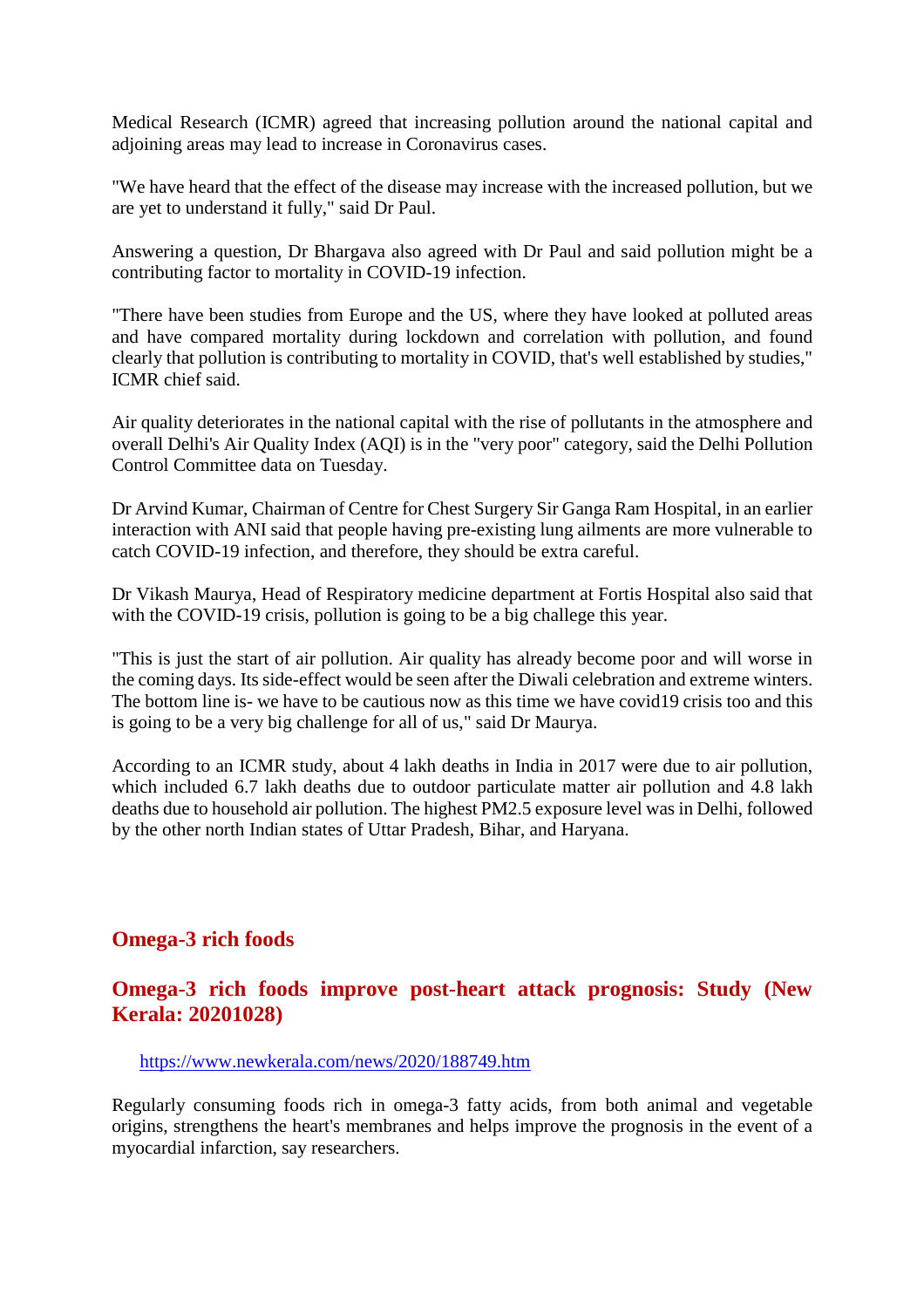For the study, published in the Journal of the American College of Cardiology, the research team at Hospital del Mar Medical Research Institute (IMIM) in Spain, used data from 950 patients.

"The article is important because it highlights the complementary (and non-competitive) effects of the two types of omega-3, said study author Aleix Sala from IMIM.

According to the researchers, the omega-3 levels in the blood of these individuals were determined when they were admitted to hospital to be treated for the heart attack.

This measurement indicates, very accurately, how much of these fats the patients had eaten in the weeks prior to the sampling, in other words, before the heart attack.

The patients were monitored for three years after being discharged, and the researchers observed that having high levels of omega-3 in the blood at the time of the infarction, which had been consumed in the weeks leading up to the heart attack, was associated with a lower risk of complications.

"When we eat oily fish on a regular basis, EPA is incorporated into the phospholipids in the membranes of the cardiomyocytes, protecting them from a wide variety of heart stressors," the authors wrote.

Eicosapentaenoic acid (EPA) is a type of omega-3 fatty acid found in oily fish.

This enrichment of the myocardial membranes limits the damage caused in the event of a heart attack.

The major novelty of this study is that it also focused on another omega-3 fatty acid, of vegetable origin, known as alpha-linolenic acid (ALA).

This fat, which is found in walnuts as well as soybeans and their derivatives, is far less well studied than marine omega-3s.

The researchers observed that EPA and ALA do not compete, but are complementary to one another.

While high levels of EPA are associated with a lower risk of hospital readmission from cardiovascular causes, higher levels of ALA are associated with a reduced risk of death.

"Incorporating marine and vegetable omega-3s into the diet of patients at risk of cardiovascular disease is an integrative strategy for improving both their quality of life and prognosis if they suffer a heart attack," the authors wrote.

#### **Vaccine-induced immunity**

**Vaccine-induced immunity key factors for Covid-19 containment'(New Kerala: 20201028)**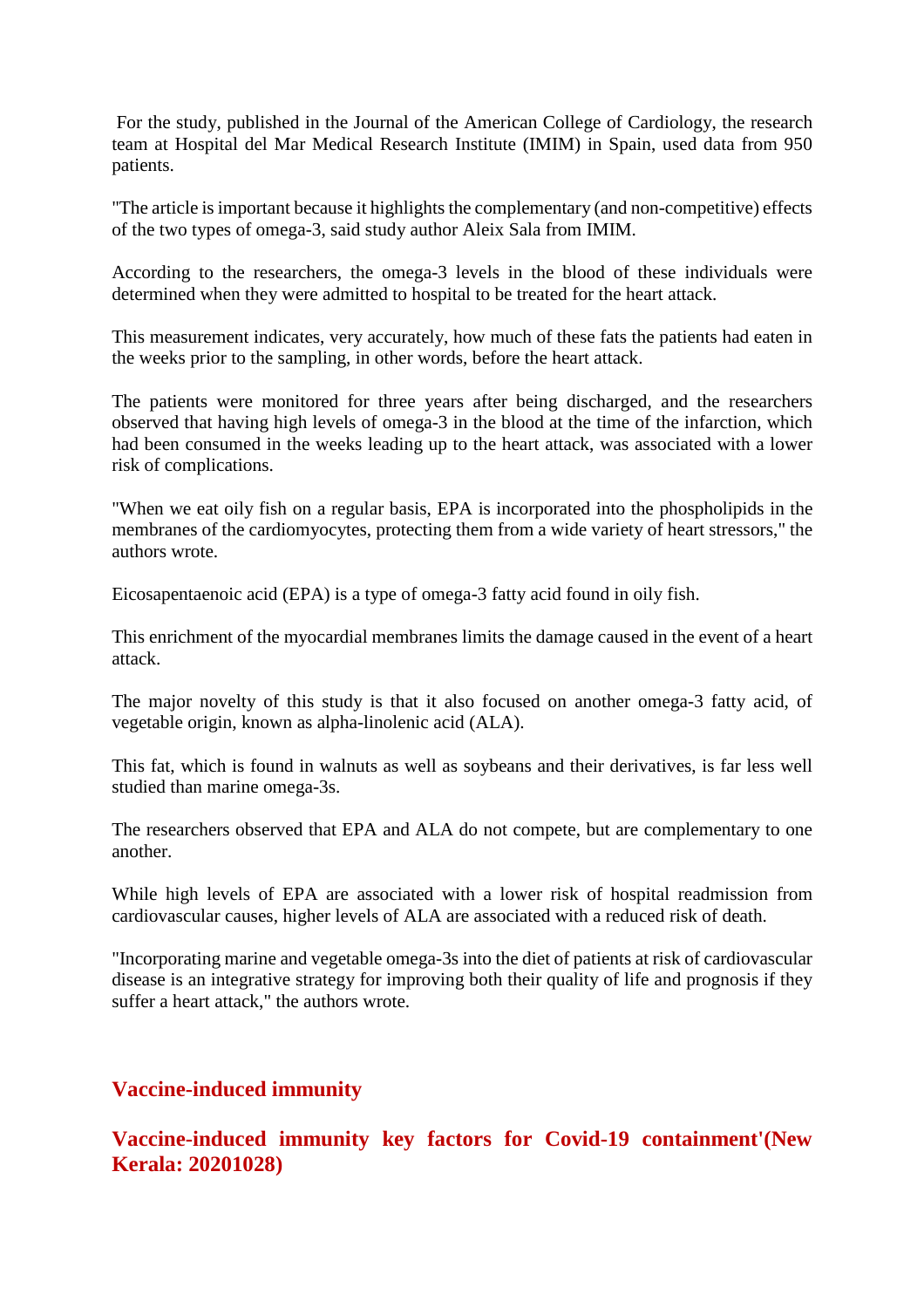#### https://www.newkerala.com/news/2020/188589.htm

New research suggests that the impact of natural and vaccine-induced immunity will be key factors in shaping the future trajectory of the global coronavirus pandemic, known as Covid-19.

In particular, a vaccine capable of eliciting a strong immune response could substantially reduce the future burden of infection, according to a study recently published in the journal Science.

"The current study builds on previous research which reported that local variations in climate are not likely to dominate the first wave of the Covid-19 pandemic," said study authors from McGill University in Canada.

In the most recent paper, the researchers used a simple model to project the future incidence of Covid-19 cases -- and the degree of immunity in the human population -- under a range of assumptions related to how likely individuals are to transmit the virus in different contexts.

For example, the model allows for different durations of immunity after infection, as well as different extents of protection from reinfection.

The researchers posted online an interactive version of model's predictions under these different sets of assumptions.

As expected, the model found that the initial pandemic peak is largely independent of immunity because most people are susceptible.

However, a substantial range of epidemic patterns are possible as SARS-CoV-2 infection - and thus immunity -- increases in the population.

"If immune responses are only weak, or transiently protective against reinfection, for example, then larger and more frequent outbreaks can be expected in the medium term," said co-author Andrea Graham from Princeton University.

The nature of the immune responses also can affect clinical outcomes and the burden of severe cases requiring hospitalization, the researchers found.

Importantly, the study found that in all scenarios a vaccine capable of eliciting a strong immune response could substantially reduce future caseloads.

Even a vaccine that only offers partial protection against secondary transmission could generate major benefits if widely deployed, the researchers reported.

The study authors also explored the effect of "vaccine hesitancy" on future infection dynamics.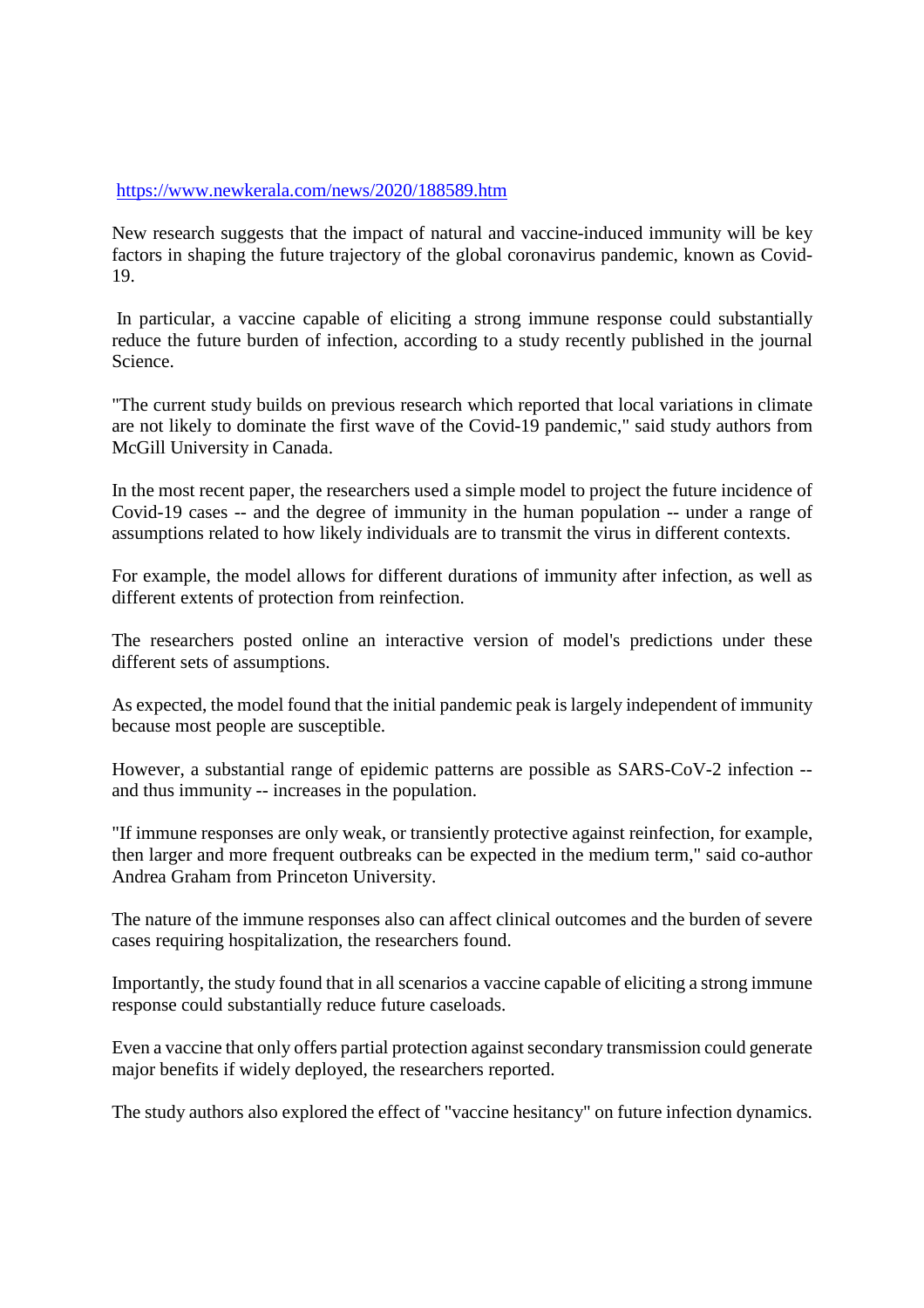Their model found that people who decline to partake in pharmaceutical and nonpharmaceutical measures to contain the coronavirus could nonetheless slow containment of the virus even if a vaccine is available.

"Our model indicates that if vaccine refusal is high and correlated with increased transmission and riskier behaviour such as refusing to wear a mask, then the necessary vaccination rate needed to reach herd immunity could be much higher," they wrote.

#### **Air pollution**

#### **Air pollution ups Covid-19 deaths by 15% worldwide: Study (New Kerala: 20201028)**

https://www.newkerala.com/news/2020/188514.htm

In a major global study, researchers have revealed that long-term exposure to air pollution may be linked to 15 per cent of Covid-19 deaths worldwide.

According to the study, published in the journal Cardiovascular Research, in Europe the proportion was about 19 per cent, in North America it was 17 per cent, and in East Asia about 27 per cent.

"Since the numbers of deaths from Covid-19 are increasing all the time, it's not possible to give exact or final numbers of Covid-19 deaths per country that can be attributed to air pollution," said study author Jos Lelieveld from Max Planck Institute in Germany.

"However, as an example, in the UK there have been over 44,000 coronavirus deaths and we estimate that the fraction attributable to air pollution is 14 per cent, meaning that more than 6,100 deaths could be attributed to air pollution," Lelieveld added.

The researchers used epidemiological data from the previous US and Chinese studies of air pollution and Covid-19 and the SARS outbreak in 2003, supported by additional data from Italy.

They combined this with satellite data showing global exposure to polluting fine particles known as 'particulate matter' that is less than or equal to 2.5 microns in diameter (known as PM2.5) to create a model to calculate the fraction of coronavirus deaths that could be attributable to long-term exposure to PM2.5.

The results are based on epidemiological data collected up the third week in June 2020 and the researchers said that a comprehensive evaluation will need to follow after the pandemic has subsided.

Estimates for individual countries show, for example, that air pollution contributed to 29 per cent of coronavirus deaths in the Czech Republic, 27 per cent in China, 26 per cent in Germany,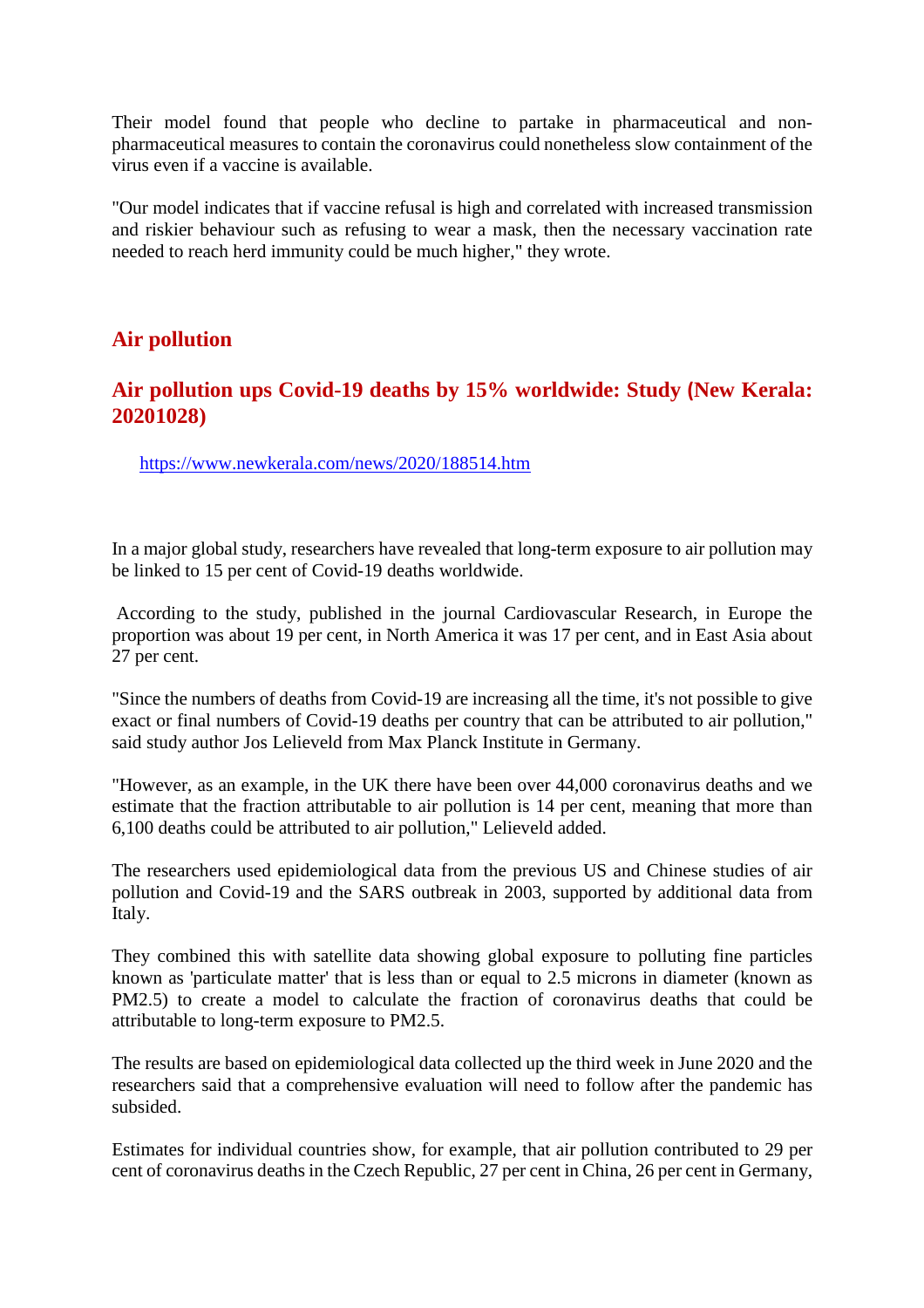22 per cent in Switzerland, 21 per cent in Belgium, 19 per cent in The Netherlands, 15 per cent in Italy and 14 per cent in the UK.

Referring to previous work that suggests that the fine particulates in air pollution may prolong the atmospheric lifetime of infectious viruses and help them to infect more people. Lelieveld said "It's likely that particulate matter plays a role in 'super-spreading events' by favouring transmission."

According to the researchers, the particulate matter seems to increase the activity of a receptor on cell surfaces, called ACE-2, that is known to be involved in the way Covid-19 infects cells.

"So, we have a 'double hit' air pollution damages the lungs and increases the activity of ACE-2, which in turn leads to enhanced uptake of the virus by the lungs and probably by the blood vessels and the heart," the authors wrote.

#### **Autoimmune disease**

#### **Study focuses on new insights into a potential target for autoimmune disease New Kerala: 20201028)**

https://www.newkerala.com/news/2020/188403.htm

Immune response is a balancing act: Too much can lead to inflammatory or autoimmune disease; too little could lead to a serious infection. Regulatory T cells, or Tregs, are important players in striking this balance, acting as rakes on the immune response so it doesn't go overboard.

Consequently, controlling the numbers and activity of Tregs is crucial in maintaining health. New findings from a multi-institutional team, including the School of Dental Medicine's George Hajishengallis, suggest that targeting the molecule DEL-1, which promotes the generation and immunosuppressive activity of Tregs, could be an effective way to treat conditions where taming an inflammatory or autoimmune response is desired.

The team reported their findings in the Journal of Clinical Investigation.

"In earlier work, we saw a correlation During resolution of inflammation, Tregs numbers went up and DEL-1 levels went up," Hajishengallis says. "We wanted to understand how the two were connected."

Hajishengallis and colleagues, including Triantafyllos Chavakis of Technical University Dresden, had earlier used a mouse model of periodontitis, severe gum disease, to show that DEL-1 promotes the resolution of inflammation--in other words, helps the body return to a normal state. In the new study, they relied on this model again to probe the relationship between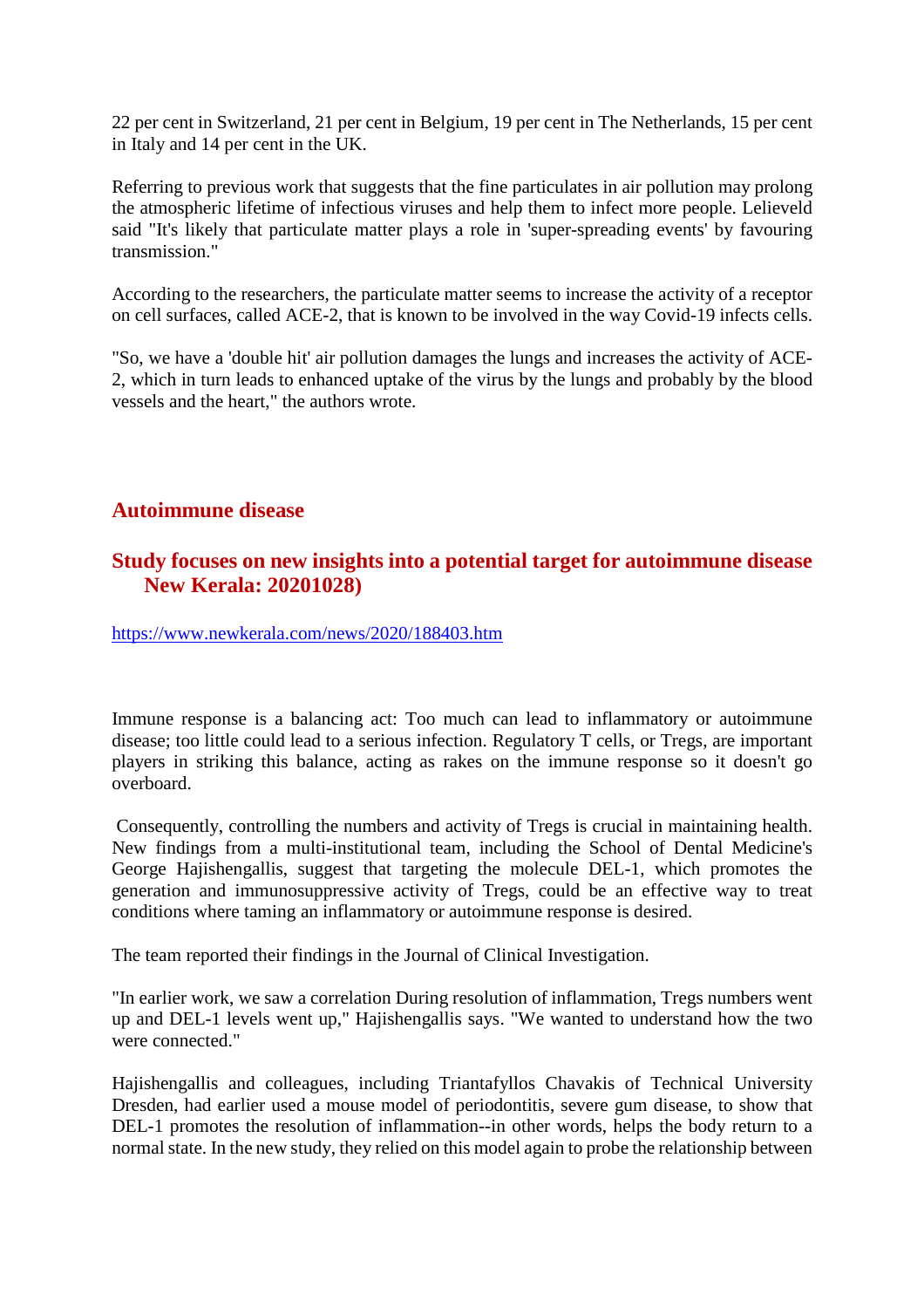DEL-1 and Tregs which, like DEL-1, also become abundant during the inflammationresolution process.

Mice that were bred to lack DEL-1 had significantly lower levels of Tregs than mice with DEL-1. Meanwhile their levels of Th17 cells, a T cell type associated with inflammation, went up. An injection of DEL-1 could restore levels of Tregs in the mice otherwise deficient in the protein.

The correlation offered a clue but no evidence of a direct relationship between DEL-1 and Tregs. "There's a reciprocity between Tregs and Th17 cells," says Hajishengallis. "So with this result, we didn't know if DEL-1 is acting on Tregs or Th17 cells."

To firm up this connection, they performed experiments using mouse cells in culture to see whether DEL-1 could influence the development of T cells into either mature Th17 or Treg cells. While DEL-1 did not appear to directly influence the generation of Th17 cells, its effect on Tregs "was striking," Hajishnegallis says. Their findings held when looking in human cells, with the generation of Tregs enhanced in the presence of DEL-1.

What's more, the researchers found that T cells' immunosuppressive function--a characteristic supported by Tregs--was strengthened when DEL-1 was present.

With more confidence that DEL-1 was supporting the activity of Tregs, the researchers pursued a series of additional experiments that unveiled more details about the signalling pathway in which DEL-1 was acting. They found that DEL-1 interacted with a molecule on the T cell surface which induced a transcription factor called RUNX1 that promotes the expression and stability of FOXP3, a "master regulator" of Tregs. "Without FOXP3 you cannot have Tregs," Hajishengallis says.

Their work showed that DEL-1 was also acting epigenetically to stabilize FOXP3 by removing small molecular "tags" known as methyl groups located in the region of this gene.

FOXP3 deficiencies are indeed linked to serious conditions in humans. IPEX syndrome, for example, an X-linked condition caused by a FOXP3 mutation, causes people to have very low numbers of Tregs and, frequently to develop multiple autoimmune diseases.

Though the researchers had begun with a gum disease model, they believed that the link between DEL-1 and Tregs was more universal and thus investigated the link in a mouse model of acute lung inflammation, finding the same pattern A dearth of DEL-1 was associated with severely reduced numbers of Tregs and a poorer resolution of inflammation.

In future work, Hajishengallis and his collaborators hope to go deeper into the mechanism, testing whether the source of DEL-1 matters in terms of its regulation of Tregs. Other groups, they note, may want to begin to take the findings in a translational direction to apply them in models of autoimmune diseases, which could be tamed by a shift in the balance toward immunosuppression.

"I believe DEL-1 is not just for periodontitis and inflammation but is also a potential target in autoimmune diseases," Hajishengallis says.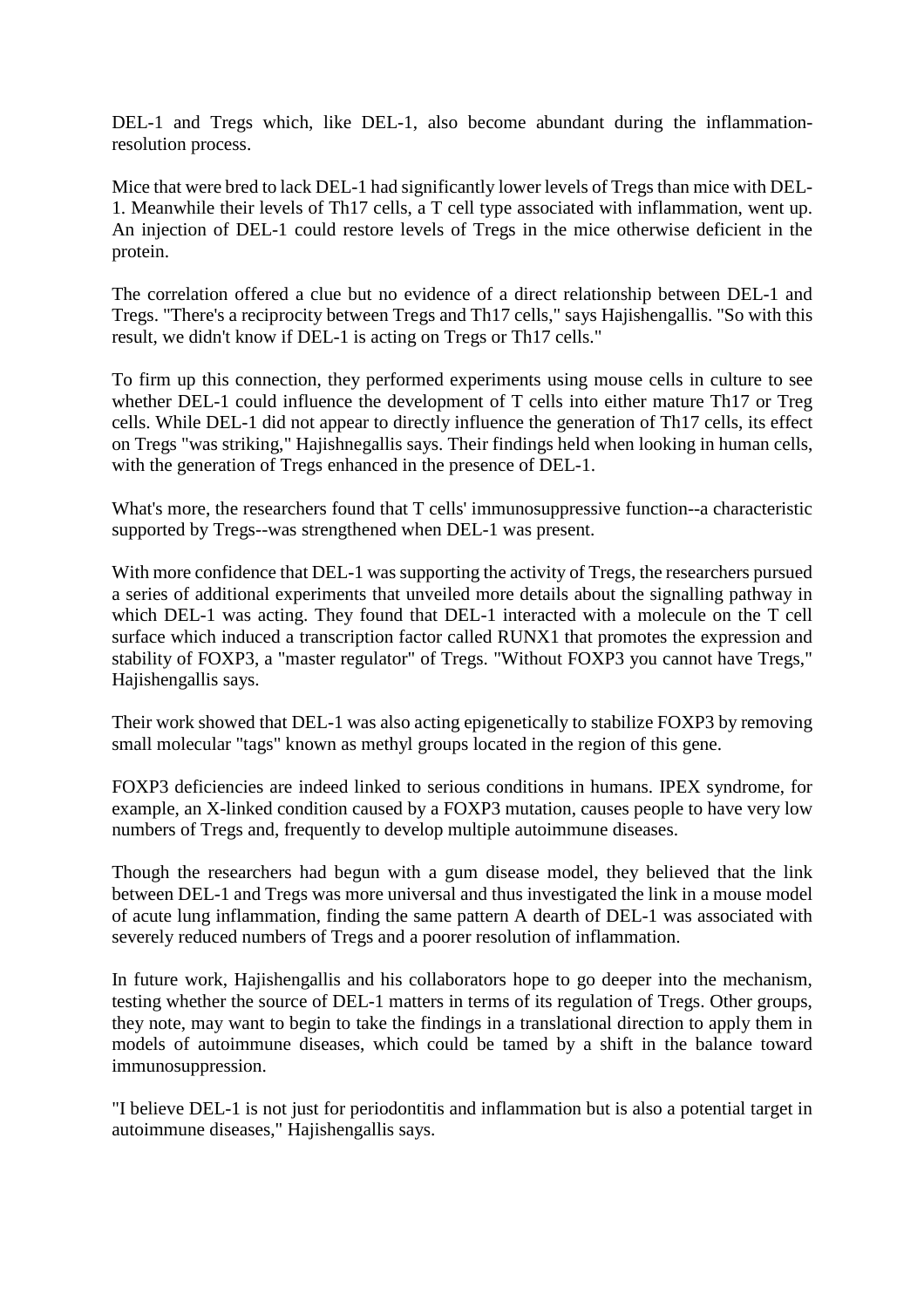#### **Health Care Services (Hindustan: 20201028)**

https://epaper.livehindustan.com/imageview\_410565\_52200832\_4\_1\_28-10-2020\_2\_i\_1\_sf.html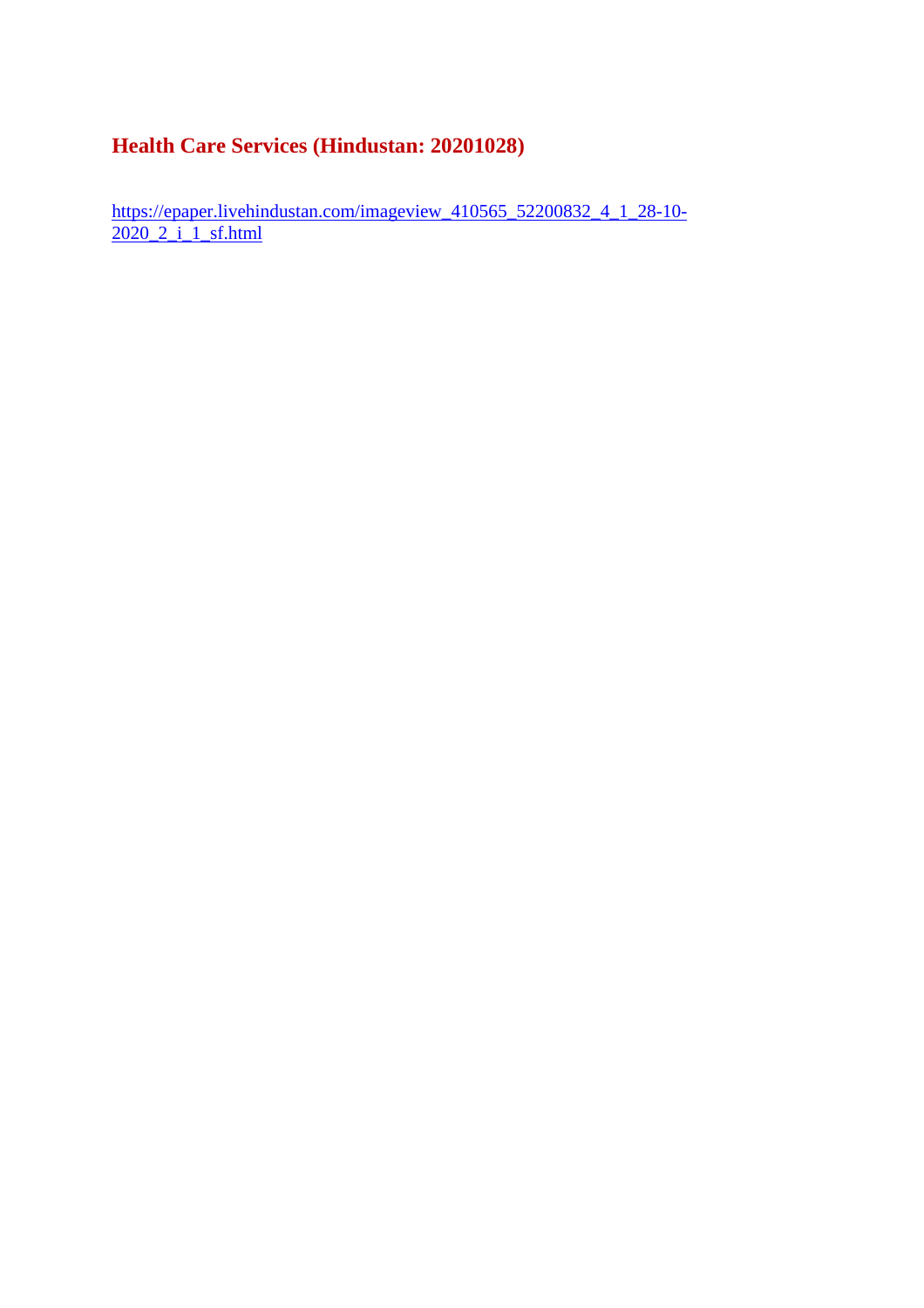# ओपीडी बंद होने से मरीज रहे परेशान

### हिन्दुस्तान पड़ताल

मरीजों की दिक्कत मंगलवार को बढ गई, जब उन्हें ओपीडी परामर्श के लिए मटकना पडा। दिल्ली के 10 नॉन कोविड अस्पताल के डॉक्टरों के सांकेतिक विरोध की वजह से दो घंटे तक ओपीडी सेवा बंद रही। नॉन कोविड मरीजों की दिक्कतें बढ गई। निगम के पांच अस्पतालों में स्वास्थ्य कर्मियों की हडताल की वजह से पहले से ही चिकित्सीय सेताएं बंद थीं।



कस्तुरबा गांधी अस्पताल में मंगलवार को मरीजों को अस्पताल परिसर में प्रवेश नहीं दिया जा रहा था। अस्पताल के गेट पर इंतजार करते मरीज। • मोहम्मद जाकिर



यहां चेकअप कराने आई थी. लेकिन हडताल होने की बात कहकर वापस कर दिया गया। मैंने काफी गुजारिश की लेकिन उन्होंने मेरी एक नहीं सुनी। –मीना श्रीवास्तव, कस्तुरबा अस्पताल

मैं अपने बच्चे का इलाज कराने आई थी. अब निजी डॉक्टर के पास जा रही हूं। डॉक्टर को फीस देने के लिए किसी जानकार से उधार लेना होगा। –मीनाक्षी यादव. वाल्मीकि अस्पताल

15 दिन दवा के बाद दोबारा जांच के लिए बुलाया गया था। फैक्टरी से छुटटी लेकर आई थी, लेकिन यहां पता चला कि डॉक्टर आज नहीं देखेंगे। –तारामती, संजय गांधी अस्पताल

मुझे पिछले कुछ दिनों से लगातार खांसी आ रही है । मेरे एक जानकार ने यहां आकर जांच कराने की सलाह दी। लेकिन यहां आने पर यह पता चला कि डॉक्टरों की हडताल है। –आकाश, राजन बाबू टीबी अस्पताल

सुरक्षा गार्ड गेट से ही लौटा रहे थे कि उन्हें यह मालम नहीं था कि आज डॉक्टर हडताल पर रहेंगे। वह तीन महीने की गर्भवती हैं और चेकअप के

> हालांकि मीना ने पूछा कि जो मरीज यहां पहले से भर्ती हैं. उन्हें तो देखा जा

> रहा है। उन्हें अस्पताल की तरफ से

जवाब दिया गया कि पहले से भर्ती मरीज

को ही देखा जाएगा, नए मरीजों के लिए

लिए आई थीं।

हडताल है।

10: 00 बजे सुबह कस्तूरबा गांधी अस्पताल

कस्तरबा गांधी अस्पताल में हडताल के कारण सन्नाटा पसरा था। किसी भी नए मरीज को इलाज के लिए एंट्री नहीं दी गई, उन्हें वापस भेज दिया गया। यह कहा गया कि डॉक्टर हडताल पर हैं। इलाज के लिए पहंची मीना श्रीवास्तव ने कहा

# न इलाज मिला न कोई जानकारी

हुई थी, लेकिन 10 बजे डॉक्टरों ने काम बंद कर दिया तो मरीज परेशान हो गए। रोहित को तेज बुखार था लेकिन ओपीडी में उनका नंबर नहीं आ पाया तो उन्हें फ्लू क्लीनिक भेज दिया गया। 31 वर्षीय सविता देवी वे गर्भवती हैं और फॉलोअप के लिए आती हैं, लेकिन दो घंटे तक ओपीडी बंद होने की वजह से वे इंतजार करके वापस लौट गई।

#### । । : 00 बजे सुबह लेडी हॉर्डिंग अस्पताल

लेडी हॉर्डिंग अस्पताल से जुड़े दोनों अस्पतालों कलावती सरन और सुचेता कृपलानी अस्पताल में रेजिडेंट डॉक्टरों ने सुबह 10 से 12 बजे तक काम का बहिष्कार किया। मेडिसिन विभाग की ओपीडी में पहले से ही लंबी लाइन लगी